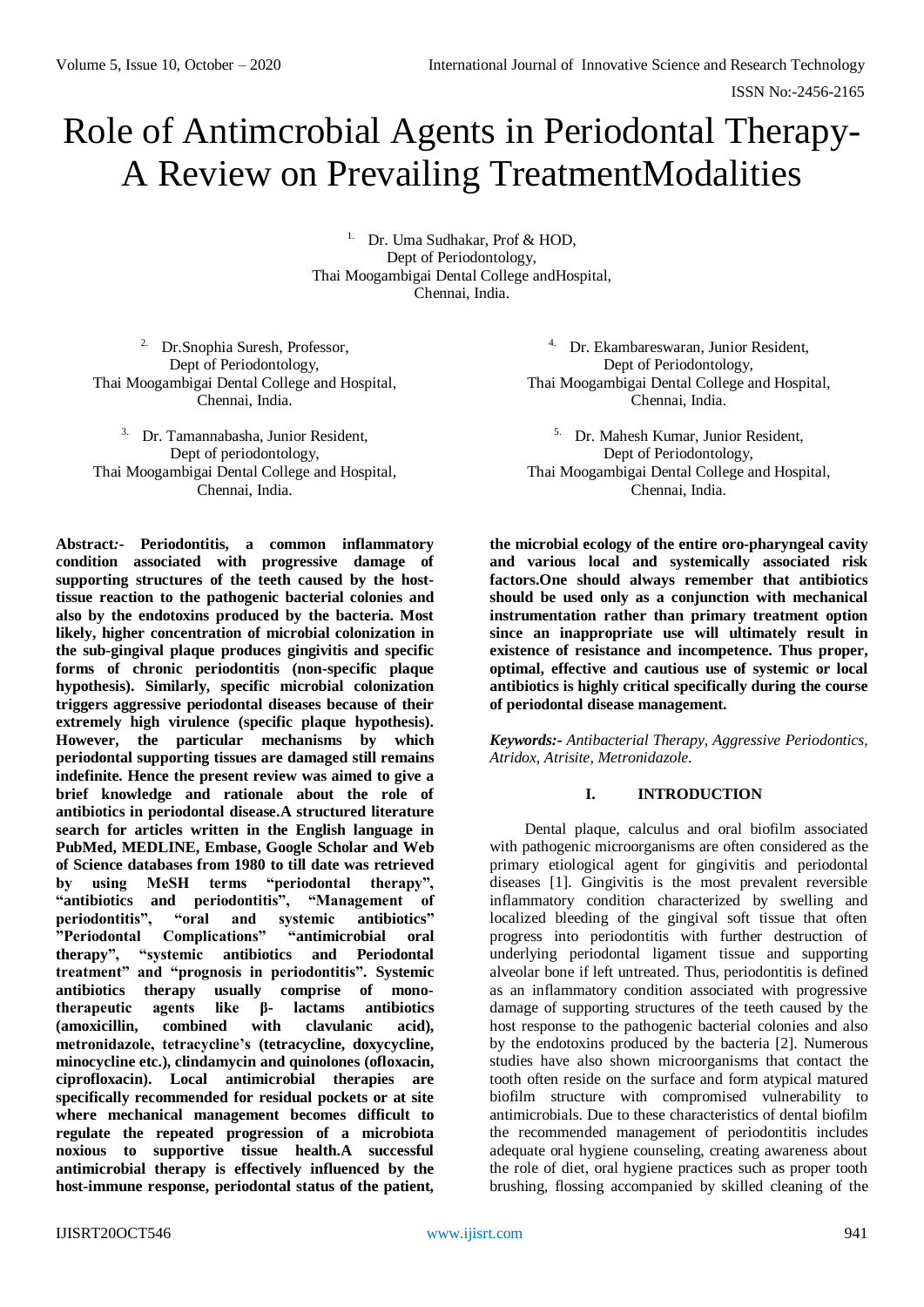teeth and gingiva to disorganize the biofilm mechanically using hand instruments or ultrasonic devices before, or soon after the beginning of local or systemic antimicrobial therapy [3].

Most likely, higher concentration of microbial colonization in the sub-gingival plaque initiates gingivitis and certainforms of chronic periodontitis (non-specific plaque hypothesis) similarly specific microorganisms triggers aggressive periodontal diseases because of their extremely high virulence (specific plaque hypothesis) [4]. Some of the notable periodontal pathogens are<br>A.actinomycetemcomitans. P.gingivalis.Prevotella. F. A.actinomycetemcomitans, P.gingivalis, Prevotella, F. nucleatum and indefinite Enterobacteriaceae species and staphylococci[5].It is evident that microorganisms existing in the periodontal pockets are accountable for these inflammatory changes, but ambiguitystill prevails regarding the particular mechanisms by which periodontal tissues are compromised or damaged. Hence the present review was aimed to give a brief knowledge and rationale about the role of antibiotics in periodontal disease.

# **II. METHODOLOGY**

A structured literature search for articles written in the English language in PubMed, MEDLINE, Embase, Google Scholar and Web of Science databases from 1980 to till date was retrieved by using MeSH terms "periodontal therapy",<br>"antibiotics and periodontitis", "Management of "antibiotics and periodontitis", "Management of periodontitis", "oral and systemic antibiotics" "Periodontal Complications" "antimicrobial oral therapy", "systemic antibiotics and Periodontal treatment" and "prognosis in periodontitis".

## **III. ANTIMICROBIAL THERAPY**

A successful antimicrobial therapy is influenced by the host-immune response, patient's periodontal status and microbial ecology of the oro-pharyngeal cavity and various local and systemically associated risk factors [6]. Simultaneously, efficacy of periodontal antibiotic response is influenced by wide spectrum of antimicrobial agents and by pharmacokinetic characteristics of the medication as well as the local environmental factors like drug-tissue binding capacity, non-specific degradation of the drug by floral microorganisms, nature of the sub-gingival plaque biofilm, bacterial load, maximum antibiotic concentration (MAC), effectiveness of the host defense, pathogenic microbial colonization in periodontal tissues, surface of the root and extra-oral resistant sites to antibiotic therapy[7]. These unique therapeutic difficulties imposed by biofilms varyas a result of divergent pathological situations such as chronic<br>periodontitis, Aggressive periodontitis, Necrotizing periodontitis, Aggressive periodontitis, Necrotizing periodontal disease and periodontal abscess.Herrera et al. (2002) established that in specific clinical circumstances, such as patients with deep pockets, withadvanced or<br>"aggressive" "active" disease, or with specific ''aggressive'' "active" disease, or with specific microbiological colonization, antimicrobial therapy adjunctive to scaling and root planing (SRP) could prove to be clinically significant [8].

Currently, various local and systemic antibiotics have been used for the management of chronic and aggressive periodontal diseases. In clinical situations where conventional treatment becomes ineffective, supplementary and further aggressive treatment is needed. It is evident that specific bacterial species causes periodontal destruction and systemic drug delivery helps to achieve bactericidal or bacteriostatic concentrations of the antimicrobial substance against specific microbes in the periodontal pocket, the furcation area, or at the bottom of a deep periodontal pocket, in the epithelial or connective tissue of the gingiva, or even bacteria colonizing oral mucosa and associated surfaces.If after scaling and root planning or scaling and root planning with controlled systemic antibiotic regimens did not react as required then controlled local delivery of antimicrobials may be applicableto an extent [9].

# **IV. ROLE OF SYSTEMIC ANTIBIOTICS**

Systemic antibiotics therapy usually comprise of mono-therapy based on the β- lactams antibiotics (amoxicillin with or without clavulanic acid), metronidazole, tetracycline's (tetracycline, doxycycline and minocycline), clindamycin and quinolones (ofloxacin, ciprofloxacin). The antibiotics enter the periodontal pocket or furcation areas through hematogenous route and can disruptthe periodontal pathogenic microorganisms beyond the action point of mechanical instruments or topical antiseptics and chemotherapeutics. These antibiotics have also aided in suppressing periodontal pathogens residing on the tongue and intra-oral surfaces, thereby regressing subgingival colonization of pathogens. Antibiotics in the lesser cost group include tetracyclines, amoxicillin and metronidazole. Antibiotics in the greater cost group include azithromycin, clarithromycin, ciprofloxacin, amoxicillin with or without clavulanic acid and clindamycin. In the recent studies, double or triple combination of drugs hasrevealed significant improvement in the prognosis [10].

## *A) Tetracycline:*

Tetracycline was the first evident and effective antibiotics implemented for treatment of periodontitis specifically against gram positive than gram negative microbes. It is frequently used for patients with juvenile onset periodontitis, aggressive periodontitis and in host modulation therapy. These are bacteriostatic agents that suppress A. actinomycetemcomitans predominantly seen in periodontal pockets because of their increased concentration in the gingival crevice (2-10 times) than in blood/serum. About 250 mg of tetracycline is recommended at four times daily for 2 weeks for a normal adult however it is contraindicated in pregnancy. Magnusson et al in his study observed a 2mm (approximately) increase in clinical attachment level (CAL) at the active disease site three months post-operatively and an average decrease of 2.5 mm probing pocket depth is evident 6 months post therapy [11]. Minocyclines are effective against tetracycline-sensitive broadspectrum microbes. It inhibits anaerobic microbes, spirochetes and motile bacteria when used in dosage of 200mg per day over a period of one week. Doxycycline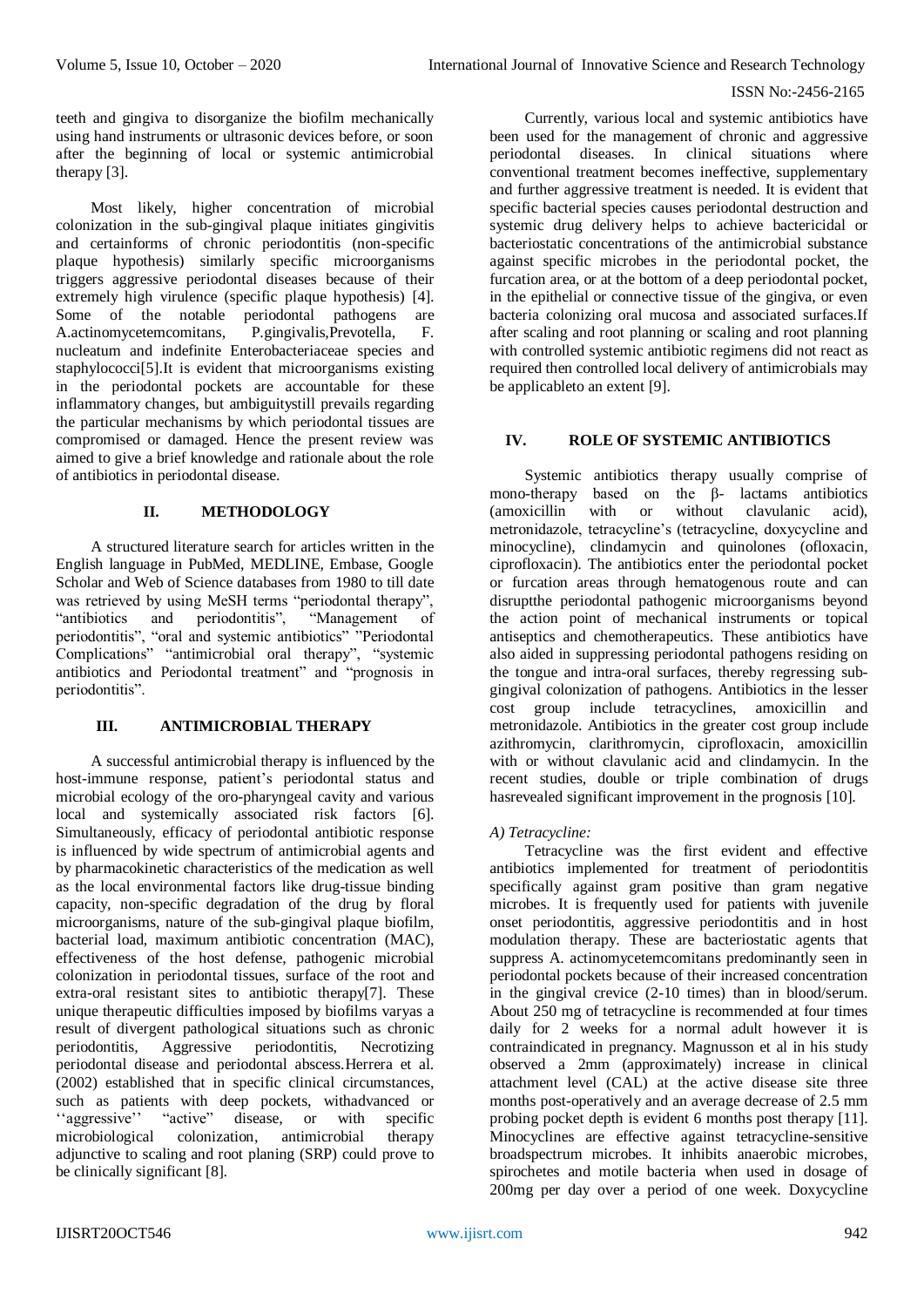represents a similar spectrum of activity as minocycline when used in dosage of 100 mg twice daily on the initial stages subsequently by 100 mg once daily. Vyaz et al in a study estimated the efficacy of doxycycline as adjunct to scaling and root planing in treatment of chronic periodontitis showed Doxycycline showed better results after mechanical therapy in the treatment of patients with chronic periodontitis because of its anti-collagenase effect that can inhibit tissue destruction and facilitate bone regeneration [12].

## *B) Metronidazole:*

Metronidazole, a 5- nitro-imidazole substance specifically targets anaerobic microorganisms howeverdoes not show any significant activity against aerobic microbes and micro-aerophilic bacteria. Toxicmetabolites of metronidazole interact with the bacterial DNA and other macromolecular components directly, thus bringing about effective cell lysis (death). It effectively crosses placental barrier and enter fetal circulatory system, similarly it is also secreted in breast milk hence contraindicated in pregnancy. Losche et al in his experimental study on adult periodontitis illustrated that metronidazole along with mechanical debridement by scaling and root planing (SRP) declines the number of teeth requiring periodontal surgery or extraction due to periodontal disease [13].

## *C) β- lactams antibiotics:*

Beta-lactam antibiotics include Penicillin, amoxicillin and cephalosporins. Penicillin though not used in periodontal therapy, acts by suppressing bacterial cell wall production. Amoxicillin is the most common semisynthetic penicillin with broad spectrum activity against both gram positive and negative microorganism widely used in aggressive periodontitis and abscess of the periodontal tissues.The recommended dosage ranges at 500mgthree times a day over a period of 8-10days. Few studies have shown that combination of amoxicillin (a broader spectrumpenicillins) and metronidazole (a nitroimidazoleanaerobic antibiotic) especially in a regime of 500 mg (amoxicillin) and 400mg (Metronidazole) thrice a day for a period of 1 to 2 weeks respectively implies a significant synergistic role in treating anaerobic oral cavity infections and may effectively improve the immediate results of non-surgical therapy in aggressive periodontitis patients thus reducing the need for complex surgical management [14].

Collins et al observed that systemic intake of amoxicillin with clavulanic acid, along with sub-gingival irrigation by antiseptic povidone-iodine improved clinical probing attachment level of about 1 mm in 41% of deep periodontal pocket regions at 3 years post-treatment follow up. These studies also demonstrated that synergistic and combined mechano-therapeutic intervention reduced subgingival colonization of P. gingivalis to below evident levels [15].Tenebaumet al in his experimental study illustrated that amoxicillin and clavulanic acid in the gingival crevicular fluid (GCF) well above the minimal inhibitory concentrations (MIC) is effective against certain pathogenic periodontal bacteria after multi-drug therapy [16]. Winkelet al. disclosed that mixture of metronidazole –amoxicillin therapy significantly reduced periodontal pocket depth by inhibiting AggregatibacterActinomycetemcomitansand PorphyromonasGingivalis in chronic periodontitis patients [17].

## *D) Ciprofloxacin:*

Ciprofloxacin is a bactericidal antibiotic of quinolone family acts by cellular lysis and inhibition of DNA replication. Generally, ciprofloxacin like other quinolones (ofloxacin) is well tolerated with insignificant side effects like headache, vomiting sensation, and gastrointestinal pain or discomfort. Ciprofloxacin like tetracycline cross placental barrier and excreted in human breast milk is absolutely contraindicated during lactation and pregnancy.Very few studies have demonstrated adjunctive use of metronidazole with ciprofloxacin in periodontal therapy yet inconclusive [18].

## *E) Cephalosporins:*

Cephalosporins have analogousconfiguration and mechanism as that of penicillin group of drugs. Routinely these drugs are not recommended in treatment of oralassociated infections since penicillins are far responsive to cephalosporins in their wide-range of potential action against periodontal pathogenic bacteria [19].

## *F) Azithromycin:*

Azithromicin, a macrolide antimicrobial agent is effective against anaerobes and gram negative bacilli. It has been suggested that azithromycin as an adjuvant to the treatment of aggressive periodontitis acts by penetrating fibroblasts and induced phagocytes in concentration 100– 200 times greater than that of extracellular components. It is widely used in concentration of 500 mg once a day over a period of 3 days or sometimes as single dose of 250 mg after 500mg initial loading dose [20].

## **V. ROLE OF TOPICAL ANTIBIOTICS:**

The application of local antibiotic drug delivery into the periodontal pocket or deep periodontal tissues signifies a higher or more effective drug concentration at the suspected site than those available with systemic antimicrobial therapy. Topical antimicrobial therapies are specifically recommended for residual pockets or at site where mechanical debridement becomes difficult to control the regrowth of a microbiota noxious to periodontal health. Numerous studies have shown that topical antibiotic can accomplish 50-100times greater therapeutic doses in subgingival sites than possible by systemic therapy [21].

### *A) Atridox:*

Atridox is a biodegradable doxycycline polymer-liquid delivery system that hardens in the periodontal pocket to produce controlled release of an integrated drug. The liquid delivery system contains 10% antimicrobial agent doxycycline hyclate within a syringe that has a blunt-ended 23 gauge cannula resembling a periodontal probe. The tip of the cannula is introduced to the active infection or specified periodontal pocket site followed by release of doxycycline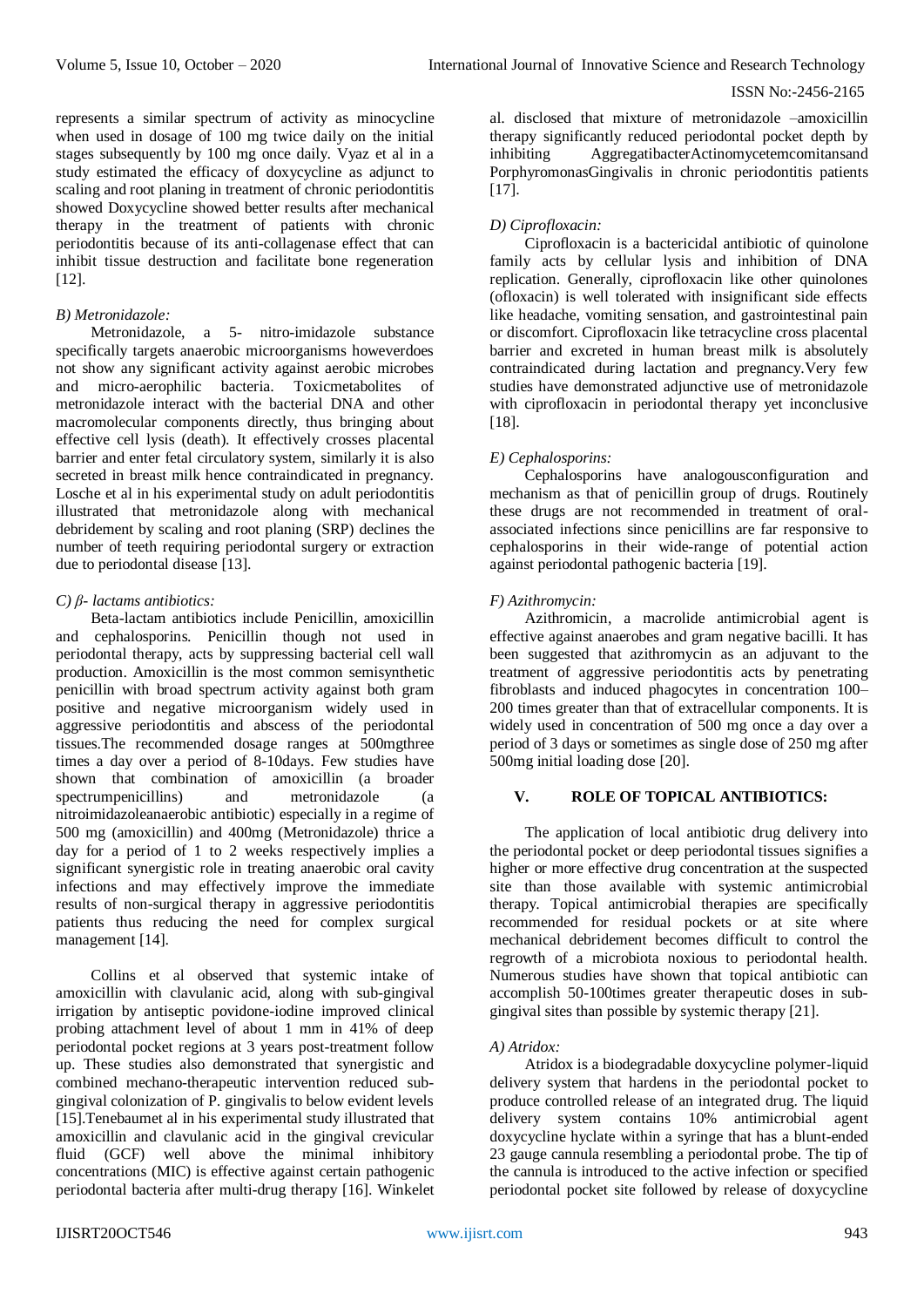hyclateuntil it fills the entire depth of pocket. Within 1 to 2 minutes the drug begins to harden inside the pocket on contact with the fluid/moisture surface which is further packed into the pocket using the blunt side of the moistened curette or any blunt-ended instrument [22].

#### *B)Arestin:*

Arestin is a recently approved (Food and Drug administration (FDA)) local antibiotic delivery system for sub-gingival placement. 2% concentration of minocycline is encapsulated into biodegradable microsphere in a gel carrier alongside with microsphere containing minocycline hydrochloride (11mg) that adheres to deep periodontal pocket or active target sites allowing a controlled constant release. Studies have shown 2-syringe mixing system for the controlled release of doxycycline resulted in significant reduction in colonization of P. gingivalis [23].

### *C) Actisite:*

Actisite is a tetracycline hydrochloride antibiotic fiberdelivery system that contains polymer, 25% ethylene vinyl acetate saturated with tetracycline Hcl (12.7mg). The flexible fibres are folded and packet into a periodontal pocket that releases tetracycline at a constant rate over a period of 14 days. It is recommended in patients with >5mm periodontal pocket depth that bleeds and those who had not responded to mechanical non-surgical debridement/therapy [24].

#### *D) Elyzol:*

Elyzol(25%) is a metronidazole benzoate 40% gel suspended in a mixture of glycerol mono-oleate, when comes in interaction with the gingival crevicular fluid showed a minimum inhibitory concentration (MIC) of 14ug/ml. Studies have shown even after one application over a period of 24 hours the metronidazole concentration still remain above minimal inhibitory concentration for 50% destruction of significant periodontal pathogens [25].

#### **VI.CONCLUSION**

A successful antimicrobial therapy is influenced by the host-immune response, patient's periodontal status and microbial ecology of the oro-pharyngeal cavity and various local and systemically associated risk factors. Almost, all the previous available literature studies have shown that the risk of using antimicrobials such as adverse drug reaction, systemic side effects, increase antimicrobial resistance and intolerability ultimately resulted in restricted periodontal application in uncertain patients or conditions. One should always remember that antibiotics should be used only as a conjunction with mechanical debridement, based on understanding the biofilm characteristics rather than primary treatment option since an inappropriate use will ultimately result in resistance and ineffectiveness. Thus proper, optimal, effective and cautious use of systemic or local antibiotics is highly critical in the treatment of periodontal diseases.

#### *Acknowledgement:*None

#### *Conflict of interest*: Nil

#### **REFERENCES**

- 1) López R, Fernández O, Baelum V. Social gradients in periodontal diseases among adolescents. Community Dent Oral Epidemiol 2006; 34: 184‑96.
- 2) Kinane DF. Periodontitis modified by systemic factors. Ann Periodontol 1999; 4: 54-63.
- 3) Slots J, Chen C. The oral microflora and human periodontal disease. In: Tannock GW, ed. Medical Importance of the Normal Microflora. London: Kluwer Academic Publishers, 1999: 101–127.
- 4) Slots J. Selection of antimicrobial agents in periodontal therapy. Journal of periodontal research. 2002 Oct;37(5):389-98.
- 5) Aurer A, PlanEak D. Antimicrobial treatment of periodontal diseases. ActaStomat Croat. 2004 Mar 15;38:67-72.
- 6) Paddmanabhan P. Antimicrobials in treatment of periodontal disease-A review. IOSR J Dent Med Sci. 2013;4:19-23.
- 7) Barca E, Cifcibasi E, Cintan S. Adjunctive use of antibiotics in periodontal therapy. Journal of Istanbul University Faculty of Dentistry. 2015;49(3):55.
- 8) Herrera D, Alonso B, León R, Roldán S, Sanz M. Antimicrobial therapy in periodontitis: the use of systemic antimicrobials against the subgingival biofilm. Journal of clinical periodontology. 2008 Sep;35:45-66.
- 9) Hokari T, Morozumi T, Komatsu Y, Shimizu T, Yoshino T, Tanaka M, Tanaka Y, Nohno K, Kubota T, Yoshie H. Effects of antimicrobial photodynamic therapy and local administration of minocycline on clinical, microbiological, and inflammatory markers of periodontal pockets: a pilot study. International journal of dentistry. 2018 Apr 5;2018.
- 10) Manas D, Srinivas SR, Jithendra KD. Role of antibiotics in periodontal therapy. Bangladesh Journal of Medical Science. 2009;8(4):91-101.
- 11) Magnusson I, Lindhe J, Yoneyama T, Liljenberg B: Recolonization of a subgingivalmicrobiota following scaling in deep pockets. J ClinPeriodontol 1984; 11:193– 207.
- 12) Vyas D, Deshpande NC, Dave D. Effect of systemic doxycycline on scaling and root planing in chronic periodontitis. J Integr Health Sci 2019;7:8-12.
- 13) Loesche WJ. Rationale for the use of antimicrobial agents in periodontal disease. International journal of technology assessment in health care. 1990 Apr;6(3):403-17.
- 14) Guerrini L, Monaco A, Pietropaoli D, Ortu E, Giannoni M, Marci MC. Antibiotics in dentistry: a narrative review of literature and guidelines considering antibiotic resistance. The Open Dentistry Journal. 2019 Nov 15;13(1).